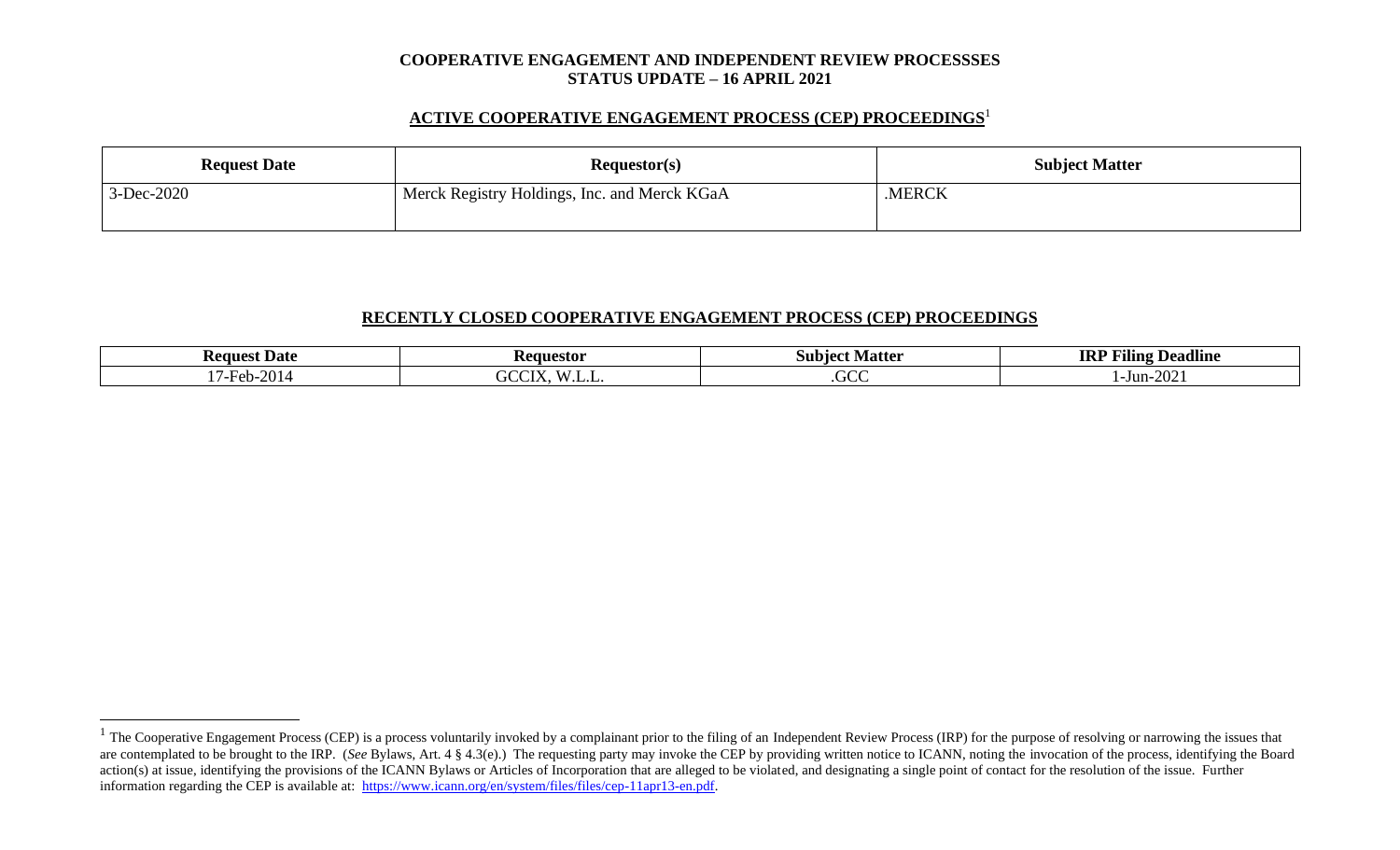### **COOPERATIVE ENGAGEMENT AND INDEPENDENT REVIEW PROCESSSES STATUS UPDATE – 16 APRIL 2021**

# **ACTIVE INDEPENDENT REVIEW PROCESS (IRP) PROCEEDINGS** 2

| Date ICANN<br><b>Received</b><br>Notice of<br><b>IRP</b> | Date IRP<br>Commenced<br>by ICDR | <b>Requestor</b>                                                            | <b>Subject</b><br><b>Matter</b> | <b>Status</b>                                                                            |  |
|----------------------------------------------------------|----------------------------------|-----------------------------------------------------------------------------|---------------------------------|------------------------------------------------------------------------------------------|--|
| 14-Nov-2018                                              | 26-Nov-2018                      | Afilias Domains No. 3 Limited<br>https://www.icann.org/resources/pages/irp- | .WEB                            | Panel Selection: Full Panel confirmed on 20 August 2019.                                 |  |
|                                                          |                                  | afilias-v-icann-2018-11-30-en                                               |                                 | Materials: Written submissions, Declaration(s), and Scheduling Order(s) are posted here. |  |
|                                                          |                                  |                                                                             |                                 | Hearing(s): Merits hearing took place on 3-11 August 2020.                               |  |
| 18-Nov-2019                                              | 16-Dec-2019                      | Fegistry, LLC, Minds + Machines Group,                                      | <b>HOTEL</b>                    | Panel Selection: Two Panelists have been selected.                                       |  |
|                                                          |                                  | Ltd., Radix Domain Solutions Pte. Ltd.,                                     |                                 |                                                                                          |  |
|                                                          |                                  | and Domain Ventures Partners PCC                                            |                                 | Materials: Written submissions, Declaration(s), and Scheduling Order(s) are posted here. |  |
|                                                          |                                  | Limited                                                                     |                                 |                                                                                          |  |
|                                                          |                                  | https://www.icann.org/resources/pages/irp-                                  |                                 | $Hearing(s)$ : No hearings are currently scheduled.                                      |  |
|                                                          |                                  | fegistry-et-al-v-icann-hotel-2019-12-20-en                                  |                                 |                                                                                          |  |
| 25-Feb-2020                                              | 26-Feb-2020                      | Namecheap, Inc.                                                             | .ORG                            | Panel Selection: Full Panel confirmed on 14 July 2020.                                   |  |
|                                                          |                                  | https://www.icann.org/resources/pages/irp-                                  | .INFO                           |                                                                                          |  |
|                                                          |                                  | namecheap-v-icann-2020-03-03-en                                             | .BIZ                            | Materials: Written submissions, Declaration(s), and Scheduling Order(s) are posted here. |  |
|                                                          |                                  |                                                                             |                                 | Hearing(s): No hearings are currently scheduled.                                         |  |

<sup>&</sup>lt;sup>2</sup> IRP is intended to hear and resolve Disputes for the following purposes: (i) ensure that ICANN does not exceed the scope of its Mission and otherwise complies with its Articles of Incorporation and Bylaws; (ii) empower the global Internet community and Claimants to enforce compliance with the Articles of Incorporation and Bylaws through meaningful, affordable and accessible expert review of Covered Actions (as defined in § 4.3(b)(i)); (iii) ensure that ICANN is accountable to the global Internet community and Claimants; (iv) address claims that ICANN has failed to enforce its rights under the IANA Naming Function Contract (as defined in Section 16.3(a)); (v) provide a mechanism by which direct customers of the IANA naming functions may seek resolution of PTI (as defined in Section 16.1) service complaints that are not resolved through mediation; (vi) reduce Disputes by creating precedent to guide and inform the Board, Officers (as defined in Section 15.1), Staff members, Supporting Organizations, Advisory Committees, and the global Internet community in connection with policy development and implementation; (vii) secure the accessible, transparent, efficient, consistent, coherent, and just resolution of Disputes; (viii) lead to binding, final resolutions consistent with international arbitration norms that are enforceable in any court with proper jurisdiction; and (ix) provide a mechanism for the resolution of Disputes, as an alternative to legal action in the civil courts of the United States or other jurisdictions. (*See* Bylaws, Art. 4, § 4.3)